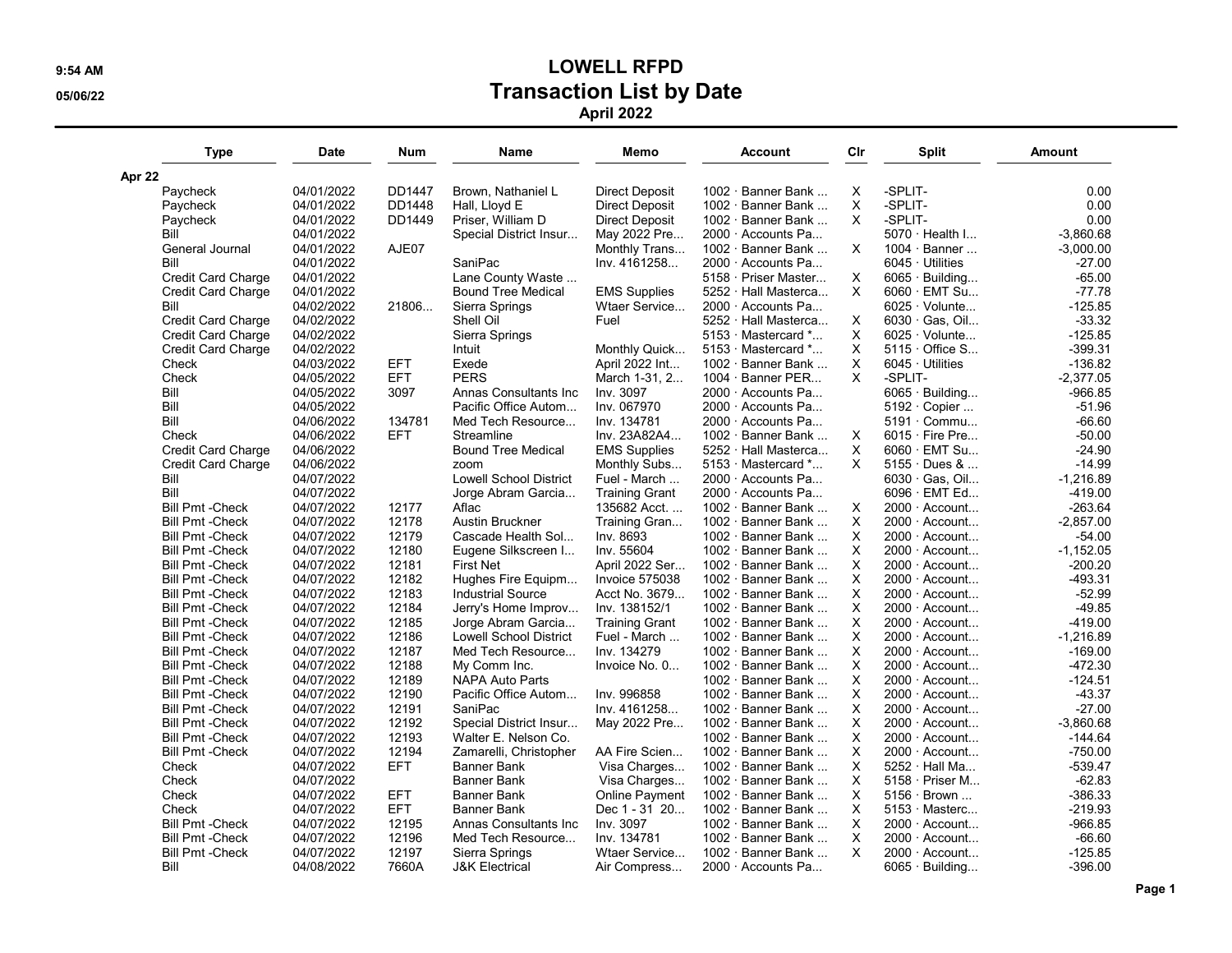## 9:54 AM LOWELL RFPD 05/06/22 **Transaction List by Date** April 2022

| <b>Type</b>               | Date       | Num        | Name                          | Memo                  | Account                     | Cir | Split                     | Amount       |
|---------------------------|------------|------------|-------------------------------|-----------------------|-----------------------------|-----|---------------------------|--------------|
| Bill                      | 04/08/2022 |            | Zamarelli, Christopher        | App on Phone          | $2000 \cdot$ Accounts Pa    |     | $6025 \cdot$ Volunte      | $-9.99$      |
| <b>Credit Card Credit</b> | 04/08/2022 |            | Shell Oil                     | Fuel                  | 5252 · Hall Masterca        | X   | 6030 Gas, Oil             | 0.33         |
| <b>Credit Card Charge</b> | 04/08/2022 |            | Autozone                      | Vehicle Clean         | 5156 · Brown Maste          | х   | $6070 \cdot$ Vehicle      | -27.98       |
| Check                     | 04/10/2022 | <b>EFT</b> | Lane Electric                 | $02/16 - 03/16$ S     | 1002 · Banner Bank          | X   | $6045 \cdot$ Utilities    | $-133.70$    |
| Check                     | 04/10/2022 | <b>EFT</b> | Lane Electric                 | $02/16 - 03/16$ S     | 1002 $\cdot$ Banner Bank    | X   | $6045 \cdot$ Utilities    | $-589.64$    |
| Bill                      | 04/11/2022 |            | <b>First Net</b>              | May 2022 Ser          | 2000 Accounts Pa            |     | $5155 \cdot$ Dues &       | -200.20      |
| Bill                      | 04/12/2022 |            | Walter E. Nelson Co.          | Inv. 60993            | 2000 Accounts Pa            |     | $6065 \cdot$ Building     | $-55.54$     |
| <b>Credit Card Charge</b> | 04/12/2022 |            | Amazon                        |                       | $5153 \cdot$ Mastercard $*$ | X   | $6065 \cdot$ Building     | $-56.98$     |
| <b>Credit Card Charge</b> | 04/13/2022 |            | Jerry's Home Improv           | battery Door          | 5158 · Priser Master        | X   | $6065 \cdot$ Building     | -65.97       |
| <b>Liability Check</b>    | 04/14/2022 |            | QuickBooks Payroll            | Created by P          | 1002 · Banner Bank          | X   | $2111 \cdot$ Direct D     | $-3,798.60$  |
| Bill                      | 04/14/2022 |            | <b>Lowell School District</b> | Printing Cost f       | 2000 Accounts Pa            |     | $6015 \cdot$ Fire Pre     | $-1,351.35$  |
| <b>Credit Card Charge</b> | 04/14/2022 |            | Jerry's Home Improv           | Ceiling returns       | 5158 · Priser Master        | X   | $6065 \cdot$ Building     | $-26.47$     |
| <b>Credit Card Charge</b> | 04/14/2022 |            | Best Buy                      | Modem                 | 5153 Mastercard *           | X   | $5191 \cdot \text{Commu}$ | -649.99      |
| Check                     | 04/14/2022 | <b>EFT</b> | Oregon Department             | Payroll Liabilt       | 1002 · Banner Bank          | X   | $5075 \cdot$ State W      | $-31.07$     |
| Bill                      | 04/15/2022 |            | Aflac                         | 135682 Acct.          | 2000 Accounts Pa            |     | $6035 \cdot$ Volunte      | -263.64      |
| Paycheck                  | 04/15/2022 | DD1450     | Brown, Nathaniel L            | Direct Deposit        | 1002 · Banner Bank          | Χ   | -SPLIT-                   | 0.00         |
| Paycheck                  | 04/15/2022 | DD1451     | Hall, Lloyd E                 | <b>Direct Deposit</b> | 1002 $\cdot$ Banner Bank    | X   | -SPLIT-                   | 0.00         |
| Paycheck                  | 04/15/2022 | DD1452     | Priser, William D             | <b>Direct Deposit</b> | 1002 · Banner Bank          | X   | -SPLIT-                   | 0.00         |
| <b>Credit Card Charge</b> | 04/15/2022 |            | <b>Bridge Town Market</b>     |                       | 5156 · Brown Maste          | X   | $6065 \cdot$ Building     | $-11.70$     |
| Check                     | 04/20/2022 | <b>EFT</b> | City of Lowell                | 12620.001             | $1002 \cdot$ Banner Bank    | X   | $6045 \cdot$ Utilities    | -237.01      |
| Check                     | 04/20/2022 | <b>EFT</b> | Aflac                         | April 2022 Vol        | 1002 $\cdot$ Banner Bank    | X   | $6035 \cdot$ Volunte      | -263.64      |
| Deposit                   | 04/21/2022 |            |                               | Deposit               | 1210 · LGIP General         | X   | -SPLIT-                   | 2,378.07     |
| Bill                      | 04/21/2022 | 55764      | Eugene Silkscreen I           | Inv. 55764            | 2000 · Accounts Pa          |     | $6025 \cdot$ Volunte      | $-110.20$    |
| <b>Credit Card Charge</b> | 04/21/2022 |            | Home Depot                    |                       | 5158 · Priser Master        | X   | 6065 · Building           | $-64.87$     |
| Check                     | 04/25/2022 | EFT        | SaniPac                       |                       | $1002 \cdot$ Banner Bank    | X   | $6045 \cdot$ Utilities    | -89.90       |
| Check                     | 04/25/2022 | <b>EFT</b> | SaniPac                       |                       | $1002 \cdot$ Banner Bank    | X   | $6045 \cdot$ Utilities    | $-144.84$    |
| <b>Credit Card Charge</b> | 04/25/2022 |            | Amazon                        |                       | $5153 \cdot$ Mastercard $*$ | X   | $6065 \cdot$ Building     | $-13.98$     |
| <b>Credit Card Charge</b> | 04/25/2022 |            | Bakers Boots and Cl           |                       | 5156 · Brown Maste          | X   | $6025 \cdot$ Volunte      | $-15.90$     |
| Bill                      | 04/26/2022 | 12750      | State of Oregon Em            | Unemployment          | 2000 Accounts Pa            |     | $5025 \cdot Part-Ti$      | -2,874.81    |
| <b>Credit Card Charge</b> | 04/27/2022 |            | <b>Bridge Town Market</b>     |                       | 5156 · Brown Maste          | X   | $6065 \cdot$ Building     | $-3.98$      |
| <b>Credit Card Charge</b> | 04/27/2022 |            | <b>Bridge Town Market</b>     |                       | 5156 · Brown Maste          | Χ   | $6070 \cdot$ Vehicle      | $-4.89$      |
| <b>Liability Check</b>    | 04/28/2022 |            | QuickBooks Payroll            | Created by P          | $1002 \cdot$ Banner Bank    | X   | $2111 \cdot$ Direct D     | $-3,356.57$  |
| <b>Credit Card Charge</b> | 04/28/2022 |            | Jerry's Home Improv           | Trimmer and           | 5158 · Priser Master        | X   | $6065 \cdot$ Building     | $-32.74$     |
| Check                     | 04/28/2022 | <b>EFT</b> | <b>EPUD</b>                   | April 2022 Ele        | 1002 · Banner Bank          | Χ   | $6045 \cdot$ Utilities    | -38.86       |
| Paycheck                  | 04/29/2022 | DD1453     | Brown, Nathaniel L            | <b>Direct Deposit</b> | 1002 · Banner Bank          | X   | -SPLIT-                   | 0.00         |
| Paycheck                  | 04/29/2022 | DD1454     | Hall, Lloyd E                 | <b>Direct Deposit</b> | 1002 $\cdot$ Banner Bank    | X   | -SPLIT-                   | 0.00         |
| Paycheck                  | 04/29/2022 | DD1455     | Priser, William D             | Direct Deposit        | 1002 · Banner Bank          | X   | -SPLIT-                   | 0.00         |
| <b>Liability Check</b>    | 04/29/2022 |            | QuickBooks Payroll            | Created by P          | 1002 · Banner Bank          | х   | $2111 \cdot$ Direct D     | -5,414.81    |
| <b>Liability Check</b>    | 04/29/2022 | <b>EFT</b> | Oregon Dept of Rev            | 1275000-7             | 1002 · Banner Bank          | X   | 2120 · State W            | $-1,343.00$  |
| <b>Liability Check</b>    | 04/29/2022 | <b>EFT</b> | Oregon Dept of Rev            | 1275000-7             | 1002 · Banner Bank          | X   | -SPLIT-                   | -27.66       |
| Transfer                  | 04/29/2022 |            |                               | <b>Funds Transfer</b> | 1210 · LGIP General         | X   | $1002 \cdot$ Banner       | $-50,000.00$ |
| <b>Liability Check</b>    | 04/29/2022 | <b>EFT</b> | United States Treas           | 93-0849053            | $1002 \cdot$ Banner Bank    |     | -SPLIT-                   | $-5,558.78$  |
| Check                     | 04/29/2022 | <b>EFT</b> | <b>PERS</b>                   | April 1-30, 20        | 1004 · Banner PER           |     | -SPLIT-                   | $-2.950.57$  |
| Deposit                   | 04/29/2022 |            |                               | Deposit               | 1210 · LGIP General         | X   | -SPLIT-                   | 170.75       |
| Check                     | 04/30/2022 | <b>EFT</b> | US Bank Equipment             | Monthly Leas          | 1002 $\cdot$ Banner Bank    |     | 5190 · Copier             | $-106.72$    |
| Paycheck                  | 04/30/2022 | DD1456     | Dragt, Lon P                  | <b>Direct Deposit</b> | 1002 · Banner Bank          | X   | -SPLIT-                   | 0.00         |
| Paycheck                  | 04/30/2022 | DD1457     | Sprague, Beth                 | <b>Direct Deposit</b> | 1002 · Banner Bank          | X   | -SPLIT-                   | 0.00         |
| Bill                      | 04/30/2022 |            | Jerry's Home Improv           | Inv. 144230/1         | 2000 · Accounts Pa          |     | $6065 \cdot$ Building     | $-102.53$    |
| <b>Credit Card Charge</b> | 04/30/2022 |            | <b>DPSST</b>                  |                       | 5158 · Priser Master        |     | $6025 \cdot$ Volunte      | $-46.25$     |